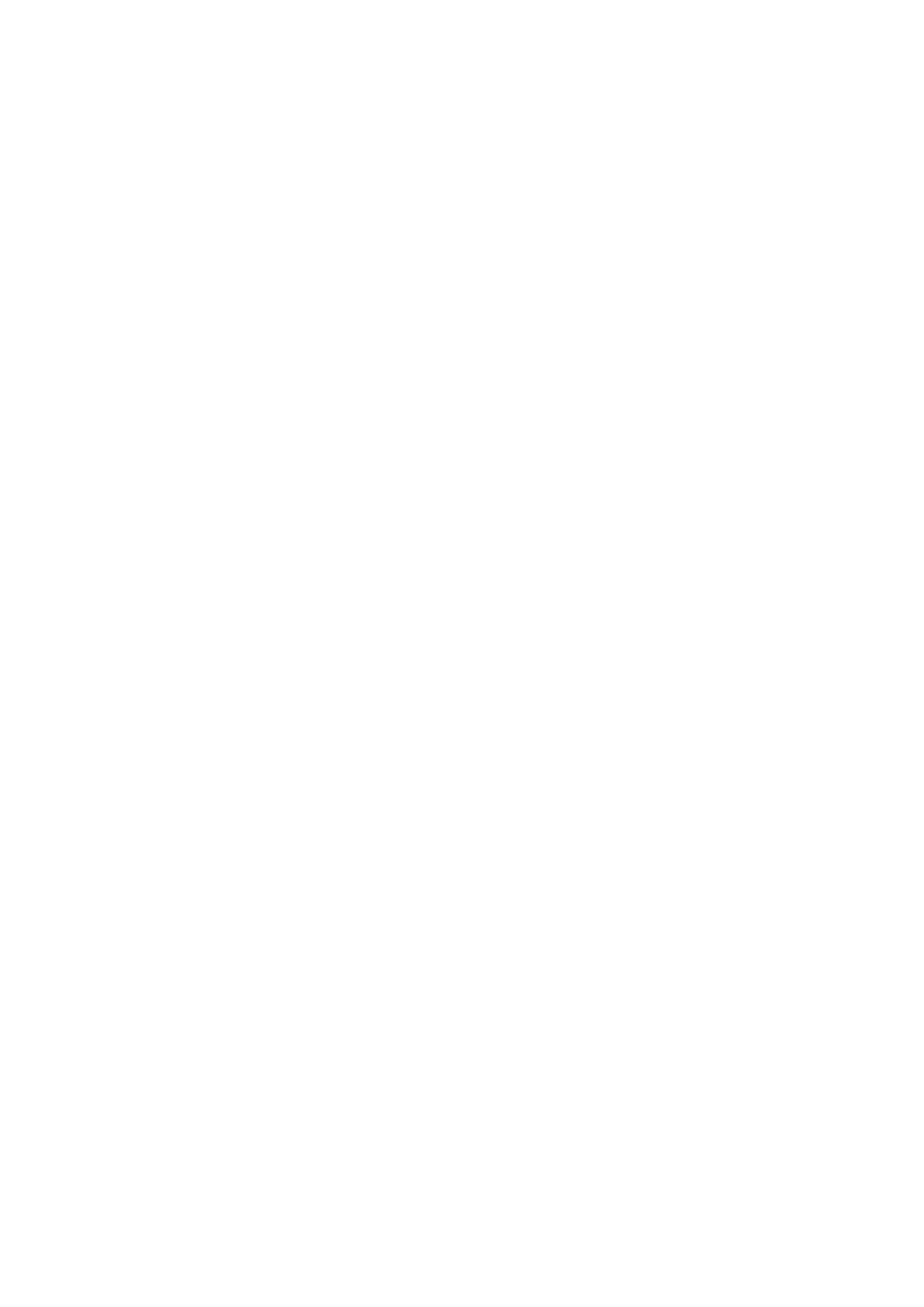

#### **Chapter 17 Environmental and Planning Regulation**

The Australian Government and the governments of each Australian state and territory have enacted detailed laws regulating:

- the use of land:
- the development of land and the erection of improvements on land; and
- the emission of pollutants from or to land.

As a result, most corporate acquisitions and nearly all real estate transactions in Australia will involve planning, land use and pollution control issues.

This chapter contains a brief overview of the main federal environmental legislation and a discussion of the types of legislation which have now been enacted by each state and territory in Australia.

If you intend to acquire real estate, develop land or acquire or set up a business in Australia you should obtain legal advice in relation to the specific planning, land use and pollution legislation which will regulate your proposed transaction or project.

#### **Federal legislation**

The primary federal legislation governing planning and environmental matters is the Environment Protection and Biodiversity Conservation Act 1999 (Cth) (**EPBC Act**). The EPBC Act prohibits the carrying out of 'actions' which will have a significant impact on:

- the environment of land or seas owned by the Commonwealth; or
- certain specific matters of national environmental significance (such as items of national heritage, listed threatened species and communities, and nuclear actions),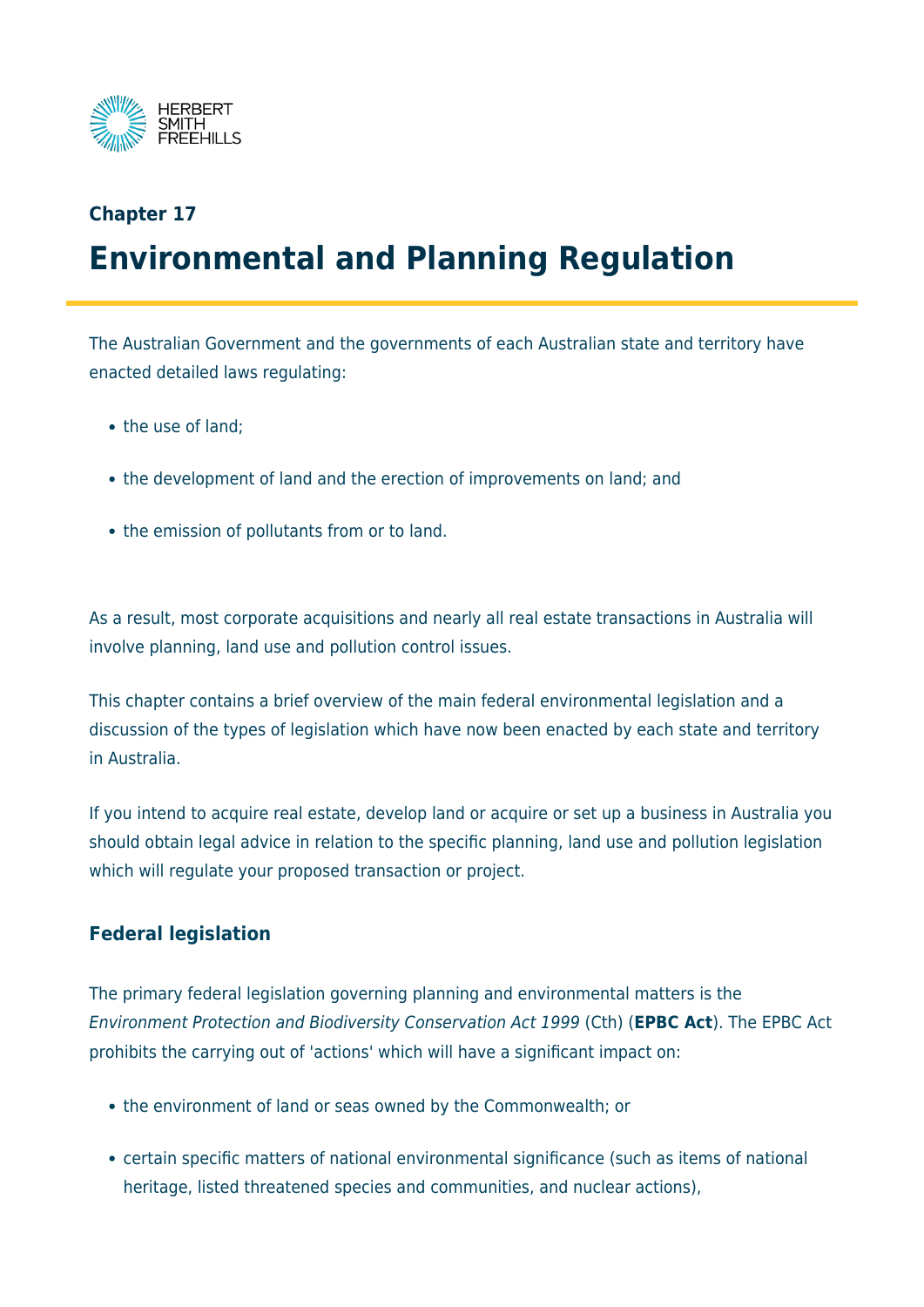unless the approval of the Minister for the Environment has been obtained or one of the other exceptions contained in the EPBC Act applies. Any requirement to obtain approval under the EPBC Act is separate from and in addition to any requirement to obtain approval under state or territory legislation, although sometimes the same documentation may be used for both applications.

#### **State and territory legislation**

Separate land use planning and environmental legislation has been enacted by each Australian state and territory. While the legislation which has been enacted differs (sometimes widely) between the different jurisdictions, it is possible to identify some common themes in relation to:

- land use planning pollution control;
- land contamination; and
- greenhouse gas and renewable energy issues.

A brief overview of each of these issues is set out below.

# **Land use planning**

In general, the land use planning legislation in each jurisdiction utilises environmental planning instruments to control the use and development of land. Environmental planning instruments classify land into different zones and specify the types of development which may be:

- permitted without any requirement to obtain approval;
- prohibited; or
- permitted only after approval has been obtained.

In general, approval is required to change the use of land or a building (for example, from a house to a commercial office) or to erect any substantive structure, such as a building, on land. Failing to obtain approval where it is required is a criminal offence and may also entitle an authority to issue an order requiring you to stop using the land for an unapproved purpose or to demolish any structures built without approval.

If approval is required to change the use of land or erect a structure, then: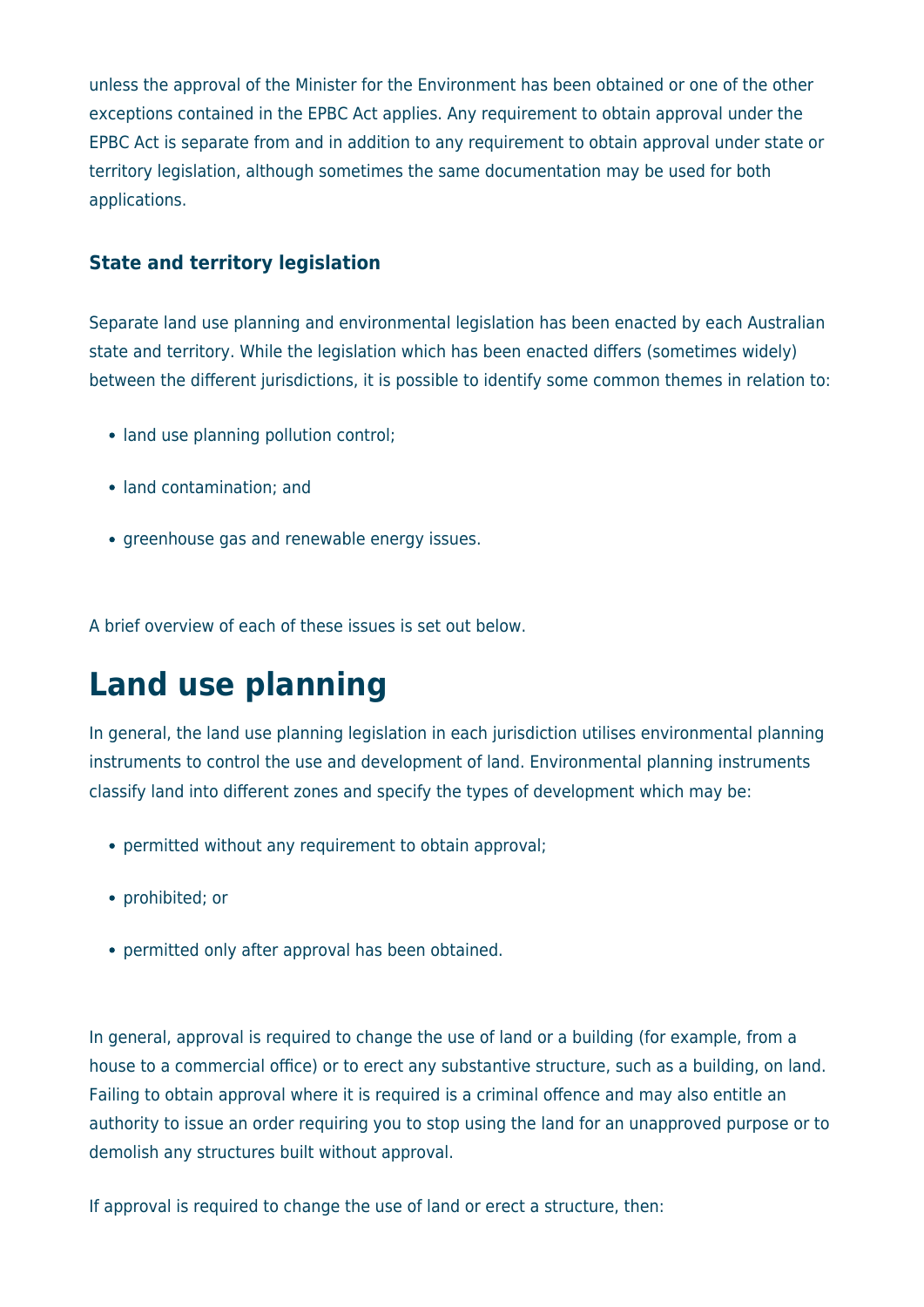- an environmental impact assessment (which involves making an assessment of the potential environmental impacts of carrying out a particular project or development) may be required to be carried out; and
- certain members of the public may have to be notified and given a right to make submissions before any approval may be granted.

As land use approvals are usually granted by the local municipal councils or, in the case of some high impact types of development, the state or territory government, the approval process may be influenced by political considerations. Given this and the multi-layered levels of environmental planning instruments which often apply, you should obtain specific advice as to the land use planning approvals which will be required before you can carry out your project.

## **Pollution control**

Each state and territory has enacted laws which aim to control pollution and regulate waste.

Most jurisdictions:

- require licences to be obtained before activities which are regarded as likely to cause pollution (such as mining or certain types of industry) may be carried out, and
- make it an offence to pollute land, air or water or to emit noise pollution unless this is authorised by a licence.

The regulators in each state and territory are able to take a range of actions to enforce the pollution control legislation. The enforcement measures available to regulators range from the issuing of orders and civil penalties to criminal prosecutions which may result in heavy fines or even imprisonment.

As the laws regulating pollution vary between jurisdictions and have heavy penalties for breaches, it is necessary to obtain specific advice as to the licences required and the legislative requirements which must be met before carrying out any project which may result in pollution.

## **Land contamination**

The states and territories in Australia all have legislation regulating land contamination. Land is usually regarded as being contaminated if it contains a substance at a concentration above that which is naturally occurring (for example, lead) and at a level which poses a risk of harm to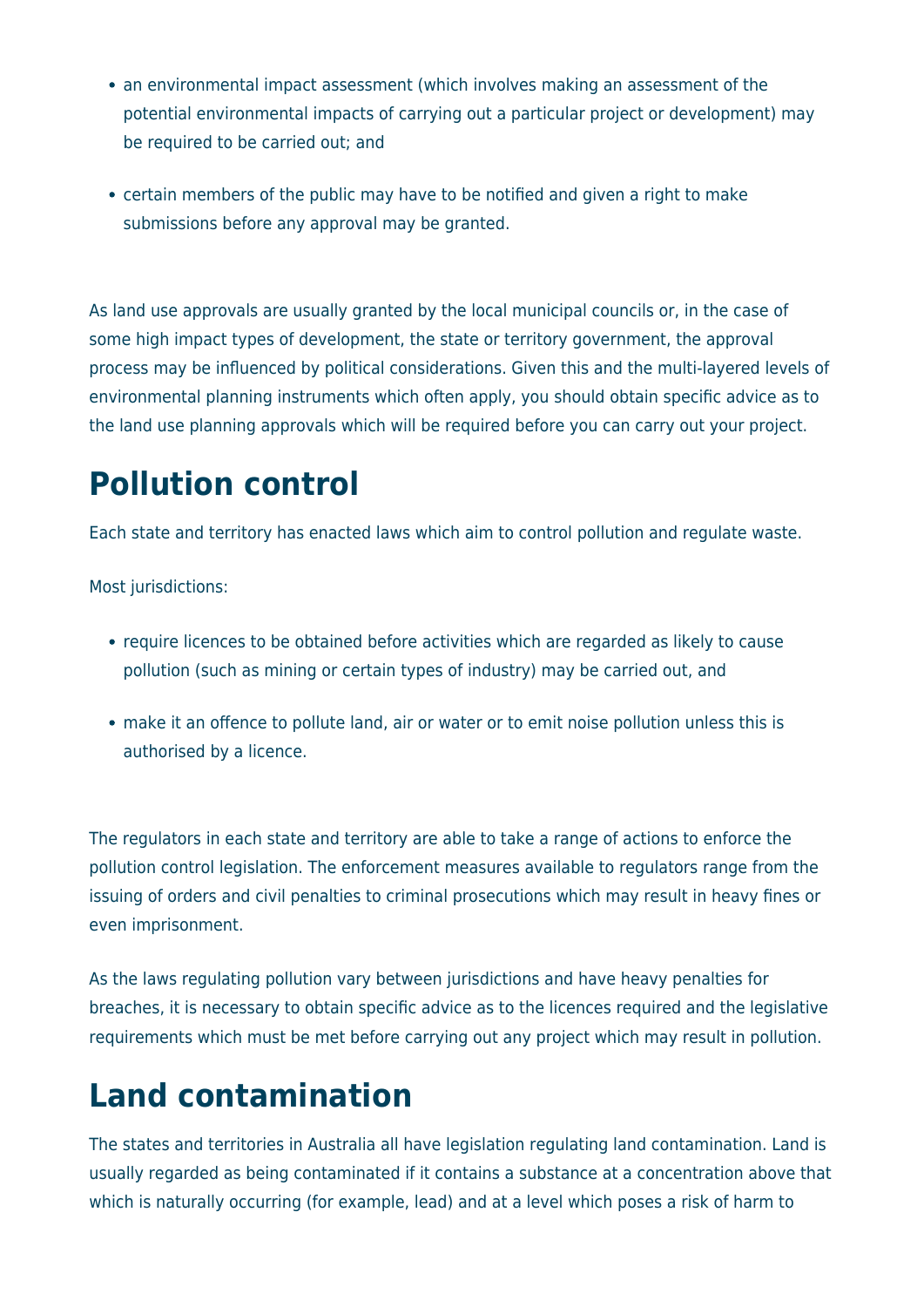human health or any aspect of the environment. In general, liability for contamination is directed first at the person who caused the contamination but if that person cannot be located or is unable to pay for the clean-up of the contamination, the owner of the land (or even the relevant local government) may be liable.

The acquisition, disposal and remediation of land which is or may be contaminated involves particular risk management issues and specific legal advice should be obtained to manage the risks.

#### **Greenhouse and renewable energy**

Laws relating to climate change are already in existence and are continuing to evolve in Australia.

In mid-2012 the Clean Energy Act 2011 (Cth) and a suite of 18 related Acts came into effect in order to create a comprehensive Carbon Pricing Mechanism. These Acts were repealed in mid-2014 and were replaced by the Direct Action Plan, which is discussed further in Chapter 18 of this publication, 'Energy & Renewables'.

Another existing program is the Carbon Farming Initiative (**CFI**), introduced under the Carbon Credits (Carbon Farming Initiative) Act 2011 (Cth). The CFI supersedes several pre-existing policy measures which had been implemented at both state and federal levels to encourage voluntary greenhouse gas abatements and investments in renewable energy technologies. The CFI enables parties to generate government-backed tradeable 'credits' from Australian landbased actions which reduce or store carbon pollution. These credits can be sold domestically (to parties wishing to offset their carbon emissions voluntarily) or internationally (for voluntary offsetting purposes, or for compliance purposes, under binding schemes such as the EU emissions trading scheme). The CFI is now incorporated into the Emissions Reduction Fund scheme, which forms part of the Direct Action Plan.

The principal reporting program is the National Greenhouse and Energy Reporting Scheme (**NGERS**), implemented under the National Greenhouse and Energy Reporting Act 2007 (Cth). The NGERS requires a broad range of corporations to submit annual reports concerning their operations' emissions of greenhouse gases and their production and consumption of energy. The NGERS is discussed further in Chapter 18 of this publication, 'Energy & Renewables'.

The Australian Government has also implemented the Renewable Energy Target (**RET**) which requires electricity suppliers in Australia to source a certain amount of their electricity from renewable sources. The RET is discussed further in Chapter 18 of this publication, 'Energy & Renewables'.